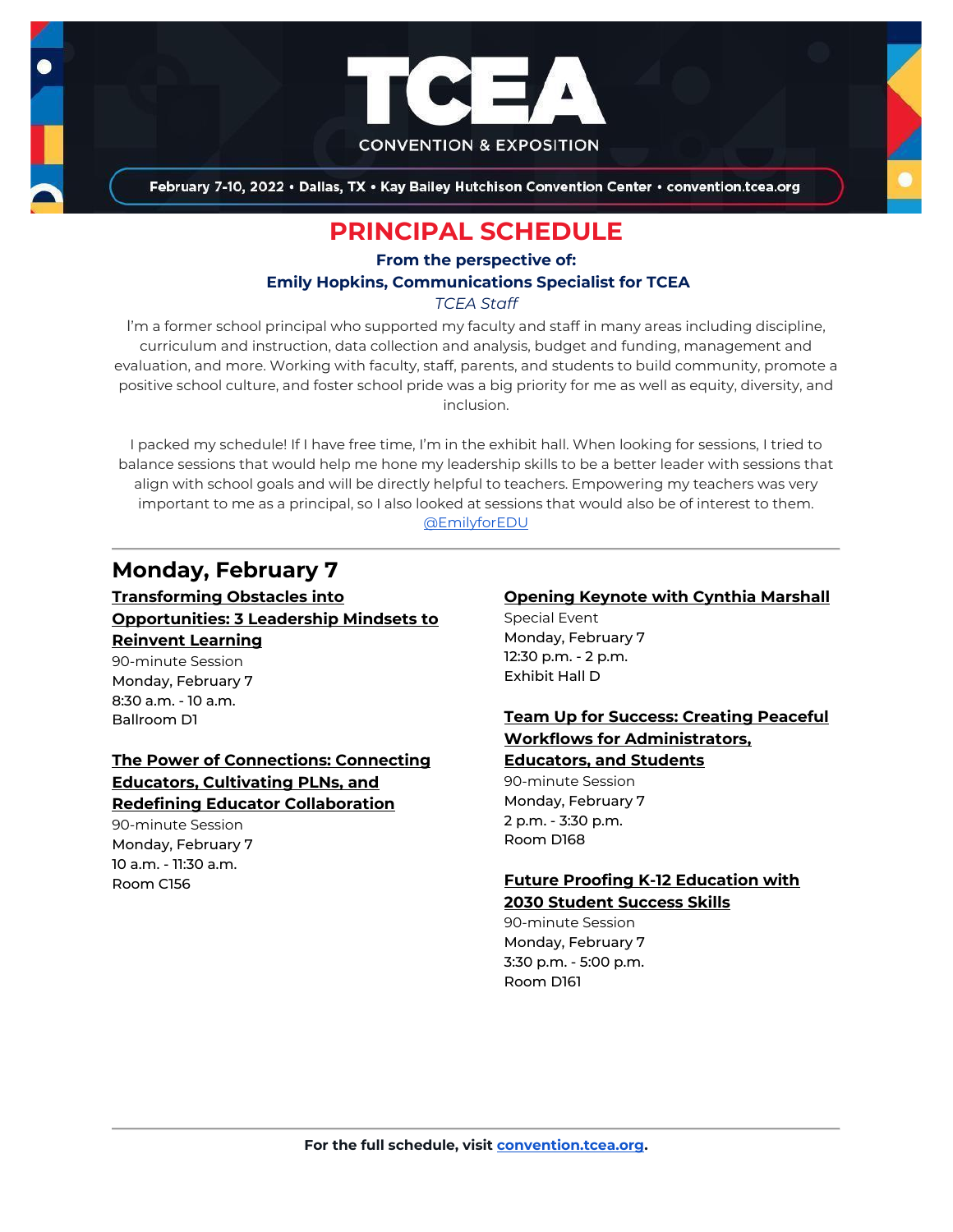

February 7-10, 2022 . Dallas, TX . Kay Bailey Hutchison Convention Center . convention.tcea.org

# **Tuesday, February 8**

#### **Personal & Authentic: Creating Cultures of Innovation** 60-minute Session

Tuesday, February 8 8 a.m. - 9 a.m. Ballroom C3

# **Tech Tok: One-Minute Video PD by**

# **Teachers and Students**

Poster Session Tuesday, February 8 9 a.m. - 11 a.m. Room D222: Poster 6

# **Amplify with Student Interns**

60-minute Session Tuesday, February 8 12:30 p.m. - 1:30 p.m.

# **Wednesday, February 9**

#### **So We Had a Pandemic... Now What?**

60-minute Panel Discussion Wednesday, February 9 8:30 a.m. - 9:30 a.m. Room D171

### **Social Studies and STEAM: Let's Do It!**

60-minute Session Wednesday, February 9 10 a.m. - 11 a.m. Room D174

### **Tech Tool Smackdown**

60-minute Session Wednesday, February 9 11 a.m. - 12:30 p.m. Ballroom C3

#### Room D175

#### **Poster Sessions: Leadership and Community Building**

Special Event Tuesday, February 8 1 p.m. - 3 p.m. Room D222 Poster Sessions

# **This Idea Was Genius: Students + Staff =**

**True Partners in Learning** 60-minute Session Tuesday, February 8 3 p.m. – 4 p.m. Room D171

# **No More Scantrons: Authentic Assessment Strategies for Any Classroom**

60-minute Session Wednesday, February 9 1 p.m. - 2:00 p.m. Room D166

### **[Dedicated Exhibit Hall](https://register.tcea.org/2022/session_list.cfm?session_key=61CDD8E6-F04D-A206-2B64-74AAAD8173D7&session_date=Wednesday,%20Feb%2009,%202022)**

Special Event Wednesday, February 9 2 p.m. – 3 p.m. Exhibit Hall

# **Level Up! Using Digital Badges to**

**Support Student Growth** 60-minute Session Wednesday, February 9 3:30 p.m. - 4:30 p.m. Room C155